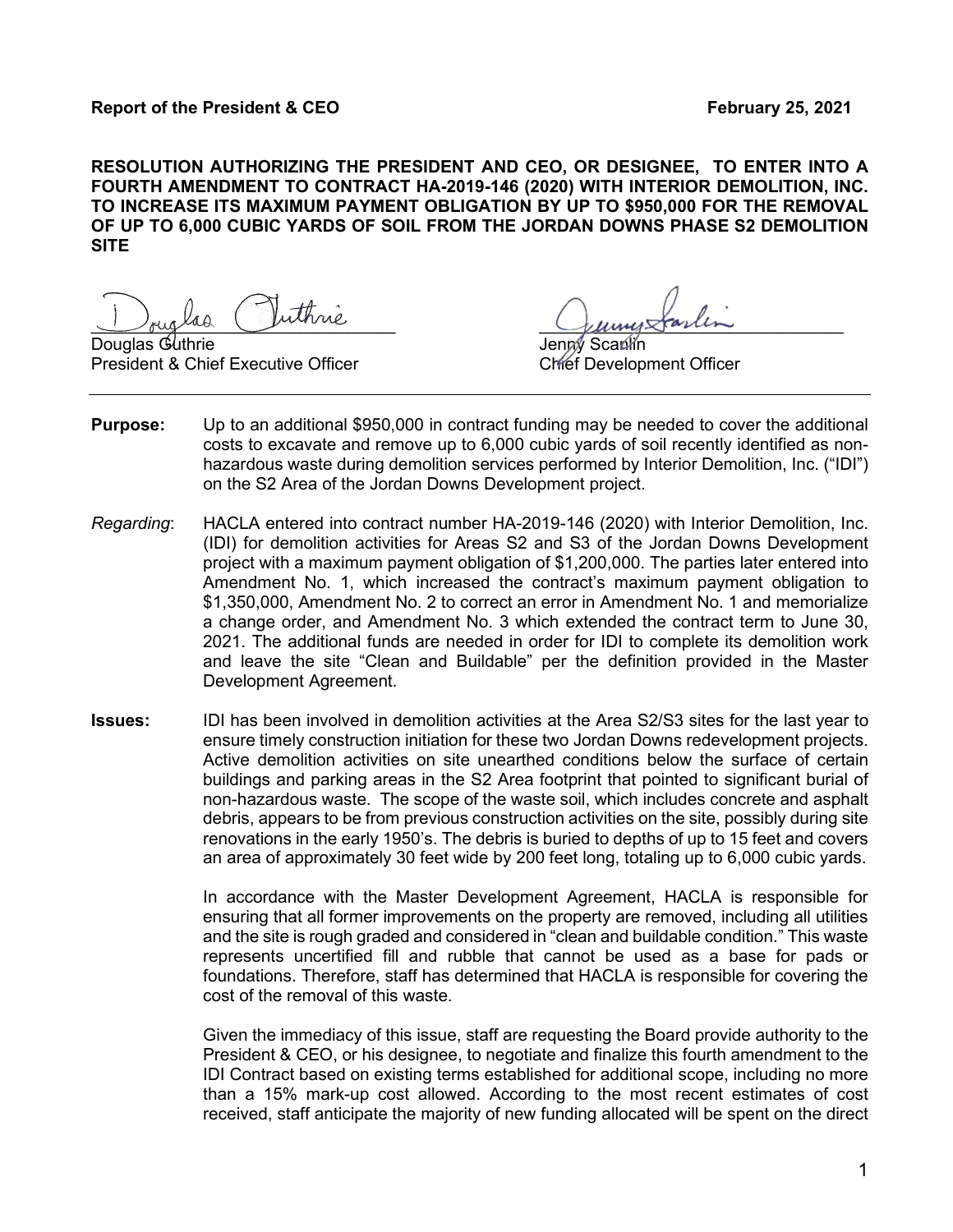cost of hauling and dumping the waste at an appropriate landfill site. To date, it's estimated that the waste equates to approximately 500-800 truckloads or approximately \$650,000 in direct cost IDI will incur and pass through to HACLA for reimbursement. The balance of the cost will primarily be comprised of IDI's labor costs, which remain reasonable and subject to prevailing wage requirements.

# **Vision Plan: PLACE Strategy #1: Stabilize the physical and financial viability of the conventional public housing portfolio.**

Continuity of the work realized to support HACLA's objectives.

**Funding:** The Chief Administrative Officer confirms the following:

*Source of Funds:* Non-federal funds generated from Rent Subsidy proceeds.

*Budget and Program Impact:* The necessary funds are available and will be added to the 2021 Operating Budget. Up to \$600,000 of the costs will be reimbursed to HACLA at construction closing from a State IIG grant attributed to the Area S2 Project.

### **Environmental Review:** Not Applicable

**Section 3:** IDI committed to hiring a Section 3 Resident to assist with general labor duties. Immediately following execution of the original contract, IDI worked with HACLA's Section 3 staff and hired a Section 3 resident from the community. The intern is still working with IDI.

### **Attachments:**

**1.** Resolution